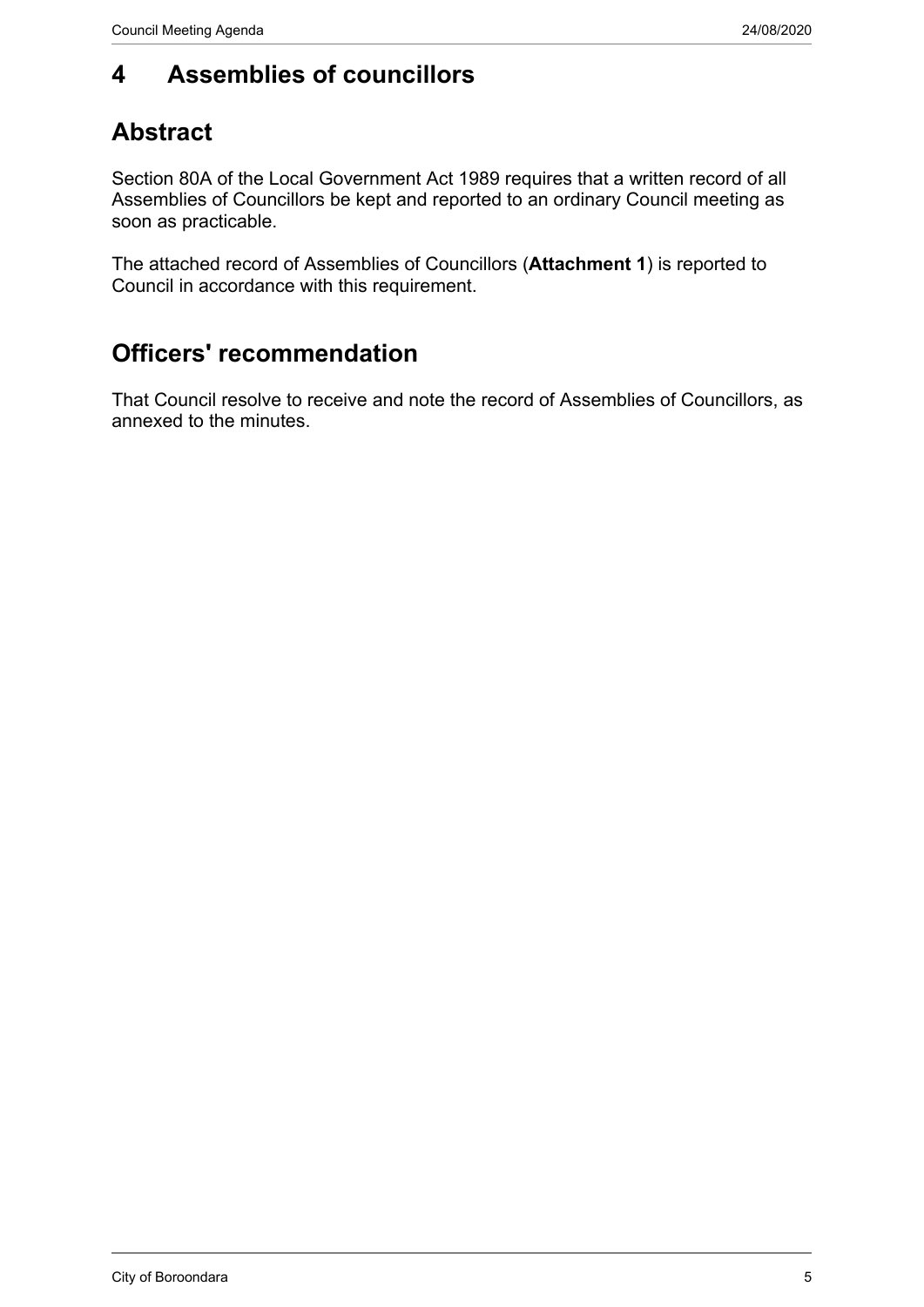

| <b>Assembly details</b>                                    | <b>Councillor</b><br>attendees                                                                                                                                                                    | <b>Officer attendees</b>                                                                                                                                                                                                                                                                                                                                                                               | <b>Matters discussed</b>                                                                                                                                   | <b>Conflict of Interest</b><br>disclosures |
|------------------------------------------------------------|---------------------------------------------------------------------------------------------------------------------------------------------------------------------------------------------------|--------------------------------------------------------------------------------------------------------------------------------------------------------------------------------------------------------------------------------------------------------------------------------------------------------------------------------------------------------------------------------------------------------|------------------------------------------------------------------------------------------------------------------------------------------------------------|--------------------------------------------|
| Councillor Briefing &<br><b>Discussion</b><br>9 June 2020  | Cr Jane Addis<br>Cr Phillip Healey<br>Cr Lisa Hollingsworth<br>Cr Steve Hurd<br>Cr Jim Parke<br>Cr Coral Ross<br>Cr Felicity Sinfield<br>Cr Garry Thompson<br>Cr Cynthia Watson<br>Cr Jack Wegman | Phillip Storer (CEO)<br>Carolyn McClean (DCD)<br>Shiran Wickramasinghe (DCP)<br>Daniel Freer (DEI)<br>Nicole White (MCP&D)<br>David Thompson (MG)<br>Celia Robinson (COG)<br>Katherine Wright (CSP&R)<br>Andrea Learbuch (SCPO)<br>Helen Pavlidis (GPO)<br>Elizabeth Manou (GPO)                                                                                                                       | Homelessness and Social Housing<br>Item-1<br>Item-2<br>North East Link<br>Item-3<br><b>Recreation Hall Reserve</b>                                         | Nil                                        |
| Councillor Briefing &<br><b>Discussion</b><br>15 June 2020 | Cr Jane Addis<br>Cr Lisa Hollingsworth<br>Cr Steve Hurd<br>Cr Jim Parke<br>Cr Coral Ross<br>Cr Felicity Sinfield<br>Cr Garry Thompson<br>Cr Cynthia Watson<br>Cr Jack Wegman                      | Phillip Storer (CEO)<br>Shiran Wickramasinghe (DCP)<br>Carolyn McClean (DCD)<br>David Thompson (MG)<br>Nick Lund (MHAADS)<br>Andrew McHugh (MFYR)<br>Sam Taylor (SCRW)<br>Celia Robinson (COG)<br>John Lorkin (CRPS)<br>Helen Pavlidis (GPO)<br>Elizabeth Manou (GPO))                                                                                                                                 | <b>Street Numbering Local Law</b><br>Item-1<br>Item-2<br>COVID-19<br>Item-3<br>Heritage                                                                    | Nil                                        |
| Councillor Briefing &<br><b>Discussion</b><br>22 June 2020 | Cr Jane Addis<br>Cr Lisa Hollingsworth<br>Cr Steve Hurd<br>Cr Jim Parke<br>Cr Coral Ross<br>Cr Felicity Sinfield<br>Cr Garry Thompson<br>Cr Cynthia Watson<br>Cr Jack Wegman                      | Phillip Storer (CEO)<br>Carolyn McClean (DCD)<br>Shiran Wickramasinghe (DCP)<br>Daniel Freer (DEI)<br><b>Jim Hondrakis</b><br>David Thompson (MG)<br>Andrew Mackinnon<br>Adam Hall<br>Clare Davey (CTM)<br>Celia Robinson (COG)<br>Michael Tanner (CT)<br>Susan Murphy (A/CT)<br>Andrea Learbuch (SCPO)<br>Alice Leake (SLA)<br>Tom Thompsett (POSGP)<br>Helen Pavlidis (GPO)<br>Elizabeth Manou (GPO) | <b>Sports Ground Provision</b><br>Item-1<br>Item-2<br>Gordon Barnard Reserve<br>North East Link<br>Item-3<br>Proposed Public Transparency Policy<br>Item-4 | Nil                                        |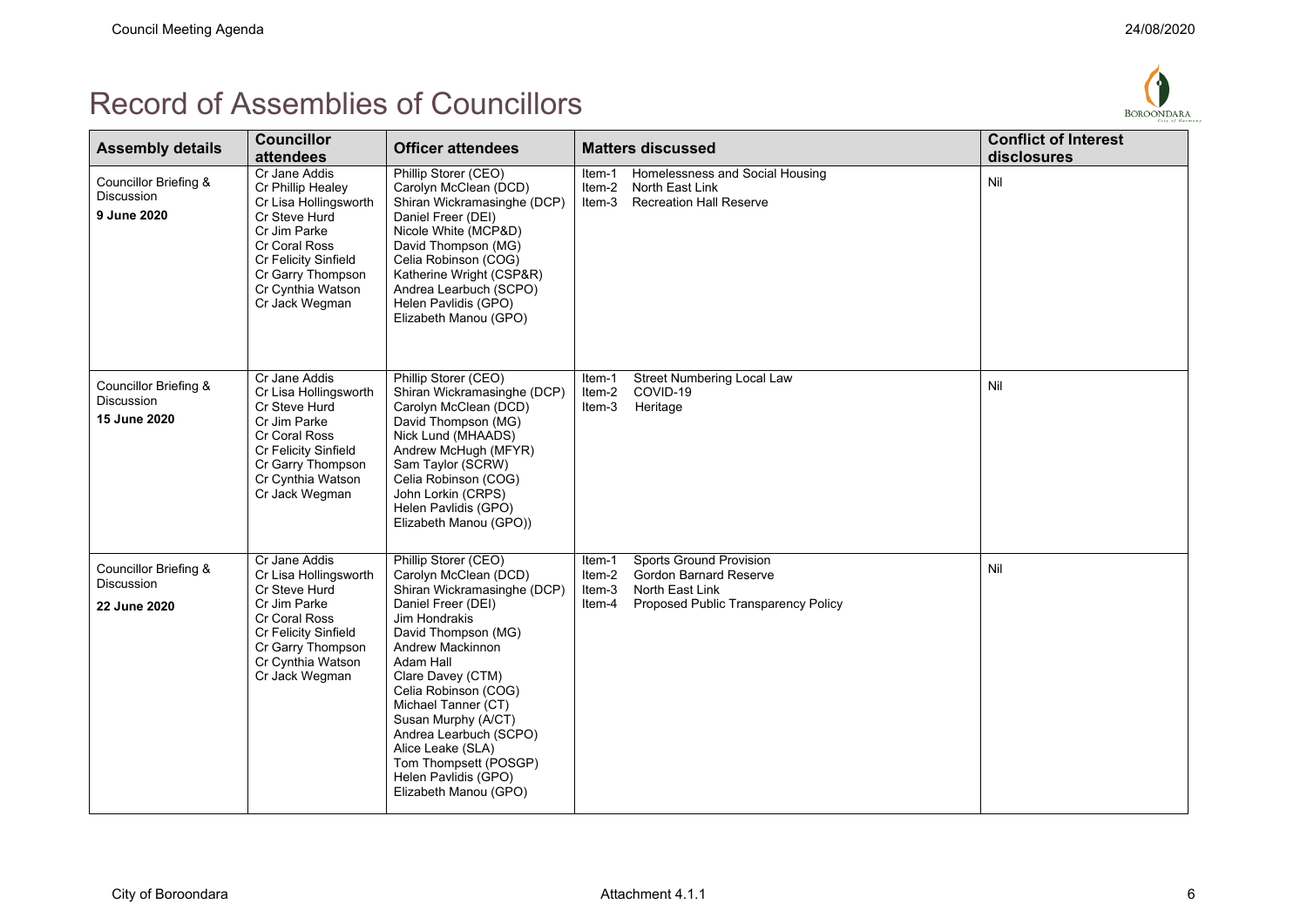

| <b>Assembly details</b>                                                 | <b>Councillor</b><br>attendees                                                                                                                                                                    | <b>Officer attendees</b>                                                                                                                                                                          | <b>Matters discussed</b>                                                                                                                                                            | <b>Conflict of Interest</b><br>disclosures |
|-------------------------------------------------------------------------|---------------------------------------------------------------------------------------------------------------------------------------------------------------------------------------------------|---------------------------------------------------------------------------------------------------------------------------------------------------------------------------------------------------|-------------------------------------------------------------------------------------------------------------------------------------------------------------------------------------|--------------------------------------------|
| Councillor Briefing &<br><b>Discussion</b><br>6 July 2020               | Cr Jane Addis<br>Cr Lisa Hollingsworth<br>Cr Steve Hurd<br>Cr Jim Parke<br>Cr Coral Ross<br>Cr Felicity Sinfield<br>Cr Garry Thompson<br>Cr Cynthia Watson<br>Cr Jack Wegman                      | Phillip Storer (CEO)<br>Shiran Wickramasinghe (DCP)<br>Bruce Dobson (DCXBT)<br>Daniel Freer (DEI)<br>David Thompson (MG)<br>Celia Robinson (COG)<br>Helen Pavlidis (GPO)<br>Elizabeth Manou (GPO) | Proposed Common Seal and Conduct at Meetings Local<br>Item-1<br>Law<br>Proposed Councillor and Delegated Committee Member<br>Item-2<br><b>Expenses Policy</b><br>COVID-19<br>Item-3 | Nil                                        |
| Councillor Briefing &<br><b>Discussion</b><br>3 August 2020             | Cr Jane Addis<br>Cr Phillip Healey<br>Cr Lisa Hollingsworth<br>Cr Steve Hurd<br>Cr Jim Parke<br>Cr Coral Ross<br>Cr Felicity Sinfield<br>Cr Garry Thompson<br>Cr Cynthia Watson<br>Cr Jack Wegman | Shiran Wickramasinghe (DCP)<br>David Thompson (MG)<br>Celia Robinson (COG)<br>Helen Pavlidis (GPO)<br>Elizabeth Manou (GPO)                                                                       | 2020 Council Elections<br>Item-1                                                                                                                                                    | Nil                                        |
| <b>Statutory Planning</b><br><b>Advisory Committee</b><br>3 August 2020 | Cr Lisa Hollingsworth<br>Cr Felicity Sinfield<br>Cr Cynthia Watson                                                                                                                                | Simon Mitchell (MSP)<br>Leo Bosley (SSP)                                                                                                                                                          | 34 Jurang Street, Balwyn<br>Item-1                                                                                                                                                  | Nil                                        |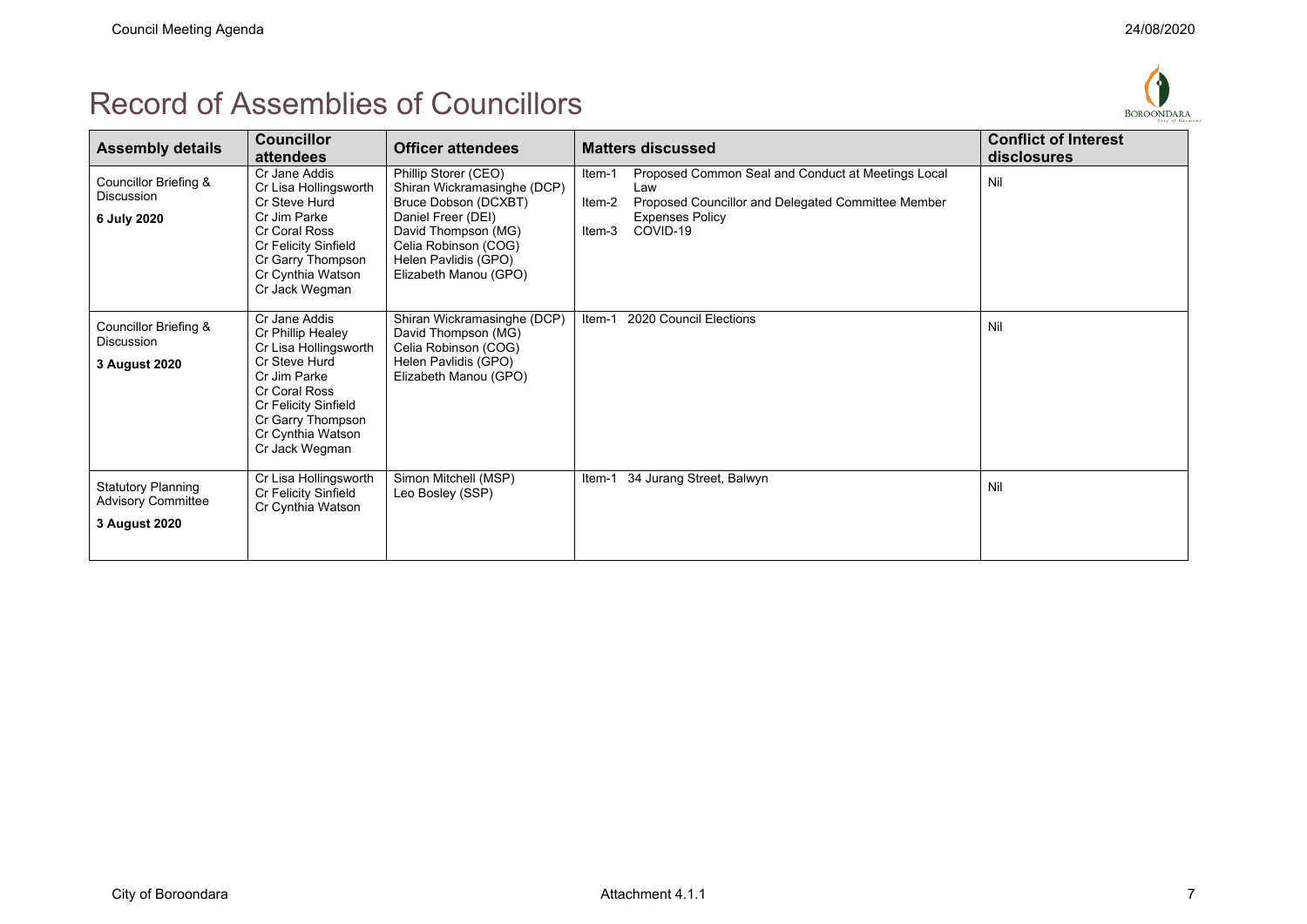$BOROONDARA$ 

# Record of Assemblies of Councillors

#### Index of officer titles

| AC           | <b>Assistant Curator</b>                                                      |  |
|--------------|-------------------------------------------------------------------------------|--|
| <b>ACPO</b>  | Arts and Culture Project Officer                                              |  |
| <b>ADO</b>   | Access & Diversity Officer                                                    |  |
| ΑO           | <b>Administration Officer</b>                                                 |  |
| <b>BPO</b>   | Boroondara Volunteer Resource Centre                                          |  |
|              | Program Officer                                                               |  |
| <b>BAG</b>   | <b>Business Analyst Grants</b>                                                |  |
| <b>BPOL</b>  | <b>Business Process Optimisation Lead</b>                                     |  |
| CA           | Coordinator Arboriculture                                                     |  |
| <b>CBA</b>   | <b>Coordinator Building Assets</b>                                            |  |
| <b>CBOS</b>  | <b>Coordinator Business Operations and</b>                                    |  |
| <b>CBP</b>   | Systems                                                                       |  |
| <b>CBS</b>   | <b>Communications Business Partner</b><br><b>Coordinator Business Systems</b> |  |
| <b>COOBS</b> | <b>Coordinator Building Services</b>                                          |  |
| CC           | <b>Coordinator Communications</b>                                             |  |
| <b>CCF</b>   | <b>Coordinator Cultural Facilities</b>                                        |  |
| CCI          | Coordinator Corporate Information                                             |  |
| cco          | <b>Chief Customer Officer</b>                                                 |  |
| <b>CCP</b>   | <b>Coordinator Civil Projects</b>                                             |  |
| <b>CCPI</b>  | <b>Coordinator Corporate Planning</b>                                         |  |
| ccs          | Coordinator Children's Services                                               |  |
| <b>CCSP</b>  | <b>Coordinator Community Support</b>                                          |  |
| CcuS         | <b>Coordinator Customer Service</b>                                           |  |
| <b>CDM</b>   | Coordinator Drainage Maintenance                                              |  |
| <b>CDEO</b>  | <b>Cultural Development and Events Officer</b>                                |  |
| CDO          | <b>Community Development Officer</b>                                          |  |
| CE           | <b>Coordinator Engagement</b>                                                 |  |
| <b>CEDL</b>  | Customer Experience Digital Lead                                              |  |
| <b>CESDL</b> | Customer Experience Service Design Lead                                       |  |
| CEO          | <b>Chief Executive Officer</b>                                                |  |
| <b>CEP</b>   | <b>Coordinator Engineering Projects</b>                                       |  |
| <b>CES</b>   | <b>Coordinator Environmental Sustainability</b>                               |  |
| <b>CEY</b>   | <b>Coordinator Early Years</b>                                                |  |
| <b>CFA</b>   | <b>Coordinator Financial Accounting</b>                                       |  |
| <b>CFC</b>   | <b>Cultural Facilities Coordinator</b>                                        |  |
| <b>CFM</b>   | Coordinator Facilities Maintenance                                            |  |
| <b>CFO</b>   | Chief Financial Officer                                                       |  |
| <b>CFS</b>   | <b>Coordinator Family Services</b>                                            |  |
| <b>CIA</b>   | Continuous Improvement Advisor                                                |  |
| <b>CIAS</b>  | <b>Coordinator Integrated Asset Systems</b>                                   |  |
| CIO          | <b>Chief Information Officer</b>                                              |  |
| <b>CLD</b>   | Coordinator Landscape & Design                                                |  |
|              |                                                                               |  |

| <b>CLF</b>     | Coordinator Leisure Facilities                         |  |
|----------------|--------------------------------------------------------|--|
| CLL            | <b>Coordinator Local Laws</b>                          |  |
| <b>CLLFS</b>   | Coordinator Local Laws Field Services                  |  |
| <b>CLLPS</b>   | Coordinator Local Laws Projects and Strategy           |  |
| <b>CLS</b>     | <b>Coordinator Leisure Services</b>                    |  |
| <b>CMASL</b>   | <b>Collection Maintenance and Adult Services</b>       |  |
|                | Librarian                                              |  |
| <b>CSHL</b>    | Collection Services and Hawthorn Librarian             |  |
| <b>CMCH</b>    | <b>Cluster Coordinator Maternal &amp; Child Health</b> |  |
|                | Services                                               |  |
| COG            | Coordinator Governance                                 |  |
| CoLD           | Coordinator Landscape and Design                       |  |
| CoSP           | <b>Community Strengthening Planner</b>                 |  |
| CoT            | <b>Coordinator Trees</b>                               |  |
| <b>CPD</b>     | Coordinator Programming & Development                  |  |
| <b>CPE</b>     | <b>Civil Projects Engineer</b>                         |  |
| <b>CPH</b>     | Coordinator Public Health                              |  |
| <b>CPP</b>     | Coordinator Purchasing and Procurement                 |  |
| <b>CPSO</b>    | <b>Community Planning Support Officer</b>              |  |
| <b>CRFM</b>    | Coordinator Road & Footpath Maintenance                |  |
| <b>CRPS</b>    | Coordinator Revenue & Property Services                |  |
| <b>CRRAM</b>   | <b>Coordinator Road Related Asset Maintenance</b>      |  |
| <b>CRTL</b>    | Corporate Reporting Team Leader                        |  |
| <b>CSA</b>     | <b>Communications Senior Advisor</b>                   |  |
| <b>CSAO</b>    | <b>Customer Service Administration Officer</b>         |  |
| <b>CSD</b>     | Coordinator Strategy and Development                   |  |
| <b>CSDAADS</b> | Coordinator Service Delivery Active Ageing             |  |
|                | and Disability Services                                |  |
| <b>CSDAO</b>   | Community Safety Drug and Alcohol Officer              |  |
| <b>CSL</b>     | <b>Collection Services &amp; Librarian</b>             |  |
| <b>CsoP</b>    | <b>Coordinator Social Planning</b>                     |  |
| <b>CSP</b>     | <b>Coordinator Statutory Planning</b>                  |  |
| <b>CSPO</b>    | Children's Services Project Officer                    |  |
| <b>CSS</b>     | <b>Coordinator Sport Services</b>                      |  |
| СT             | <b>Coordinator Traffic</b>                             |  |
| <b>CTM</b>     | <b>Coordinator Transport Management</b>                |  |
| <b>CVS</b>     | Coordinator Volunteer Support & Development            |  |
| <b>CWM</b>     | Coordinator Waste Management                           |  |
| <b>CWC</b>     | Coordinator Waste Contracts and Projects               |  |
| <b>CYS</b>     | <b>Coordinator Youth Services</b>                      |  |
| <b>DCD</b>     | <b>Director Community Development</b>                  |  |
| <b>DCP</b>     | <b>Director City Planning</b>                          |  |
| <b>DCS</b>     | <b>Director Corporate Services</b>                     |  |

| DEI          | Director Environment and Infrastructure                          |  |  |
|--------------|------------------------------------------------------------------|--|--|
| <b>DMC</b>   | Digital Media Creator                                            |  |  |
| <b>DSA</b>   | <b>Digital Senior Adviser</b>                                    |  |  |
| EC           | <b>Environment Coordinator</b>                                   |  |  |
| <b>EDO</b>   | <b>Economic Development Officer</b>                              |  |  |
| <b>EFBA</b>  | <b>Engagement &amp; Facilitation Business Analyst</b>            |  |  |
| EHO          | <b>Environment Health Officer</b>                                |  |  |
| <b>EMCCE</b> | <b>Executive Manager Communications</b><br>& Customer Experience |  |  |
| <b>EMPCD</b> | Executive Manager People Culture and<br>Development              |  |  |
| <b>EMPO</b>  | <b>Emergency Management Project Officer</b>                      |  |  |
| <b>ERPO</b>  | Engagement and Research Project Officer                          |  |  |
| <b>ESMA</b>  | <b>Essential Safety Measures Administrator</b>                   |  |  |
| <b>EYAO</b>  | Early Years Administration Officer                               |  |  |
| <b>FAC</b>   | <b>Financial Accounting Coordinator</b>                          |  |  |
| FC           | <b>Flight Controller</b>                                         |  |  |
| <b>FGDC</b>  | Formal Gardens and Design Coordinator                            |  |  |
| <b>FSDO</b>  | Family Services Development Officer                              |  |  |
| <b>FSP</b>   | <b>Family Services Planner</b>                                   |  |  |
| <b>FTP</b>   | <b>Fast Track Planner</b>                                        |  |  |
| <b>FYAO</b>  | Family Youth Administration Officer                              |  |  |
| <b>FYSRO</b> | Family and Youth Support and Resource<br>Officer                 |  |  |
| <b>GMPI</b>  | Group Manager Parks and Infrastructure                           |  |  |
| GO           | Governance Officer                                               |  |  |
| <b>GPO</b>   | Governance Projects Officer                                      |  |  |
| <b>HPPO</b>  | Health Planning and Policy Officer                               |  |  |
| <b>HSWL</b>  | Health Safety Wellbeing Lead                                     |  |  |
| <b>HRA</b>   | <b>Human Resources Advisor</b>                                   |  |  |
| <b>HWPO</b>  | Health WellPlan and Policy Officer                               |  |  |
| IA           | <b>Internal Auditor</b>                                          |  |  |
| <b>ITPM</b>  | Information Technology Program Manager                           |  |  |
| LA           | Landscape Architect                                              |  |  |
| <b>LBPT</b>  | Lead - Business Partnering Team                                  |  |  |
| <b>LCSP</b>  | Leader Communications Strategy and<br>Performance                |  |  |
| <b>LFDO</b>  | Leisure Facilities Development Officer                           |  |  |
| <b>LLO</b>   | Local Laws Officer                                               |  |  |
| LSO          | Leisure Services Officer                                         |  |  |
| <b>MAC</b>   | Manager Arts & Culture                                           |  |  |
| <b>MAFB</b>  | <b>Manager Arts Facilities Business</b>                          |  |  |
| <b>MAM</b>   | Manager Asset Management                                         |  |  |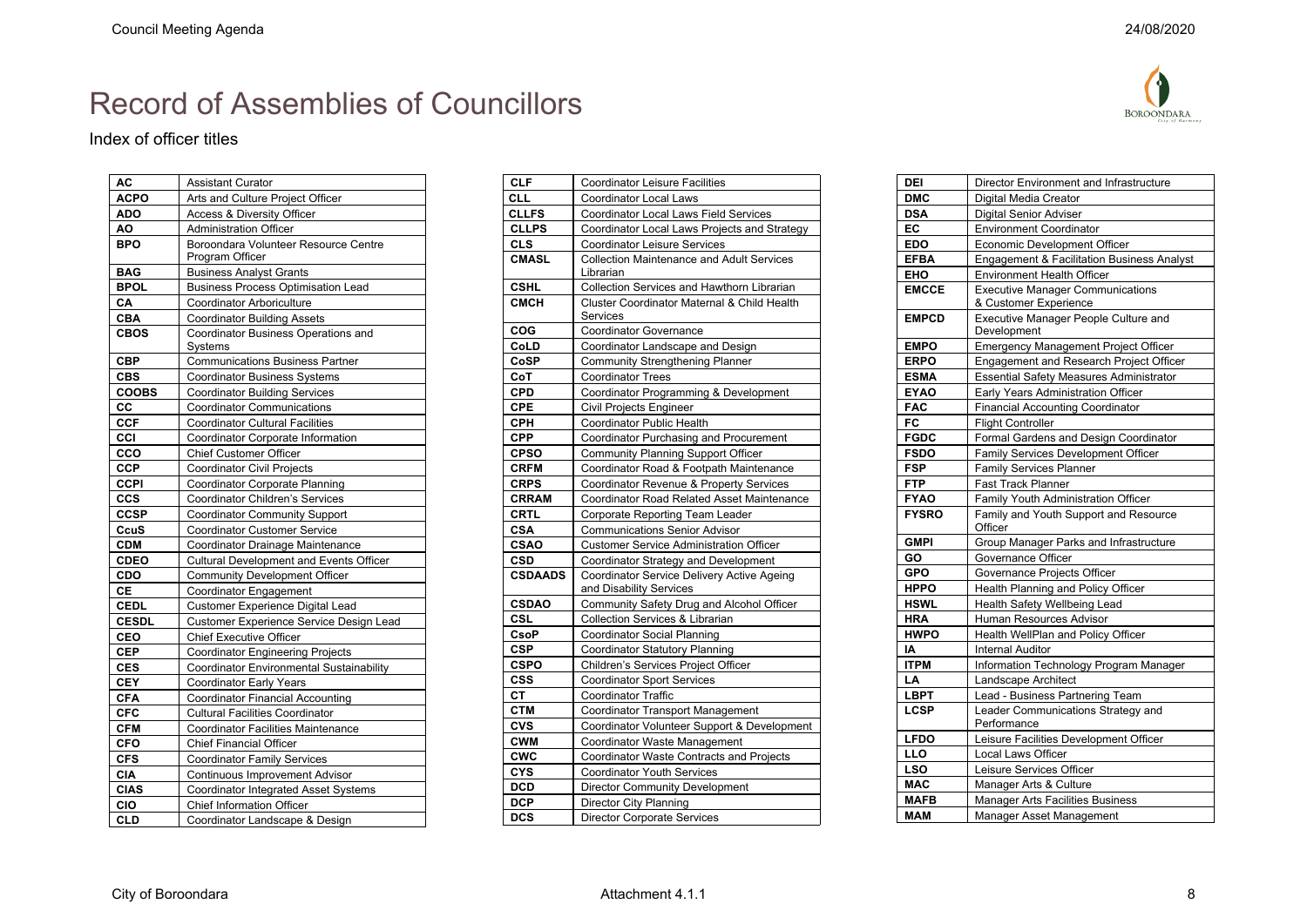**A** 

| MAO         | Metro Access Officer                                     |  |
|-------------|----------------------------------------------------------|--|
| <b>MAS</b>  | Media and Advocacy Specialist                            |  |
| <b>MBD</b>  | Manager Business Development                             |  |
| <b>MBS</b>  | <b>Manager Building Services</b>                         |  |
|             | (& Municipal Building Surveyor)                          |  |
| <b>MCHC</b> | Maternal Child Health Coordinator                        |  |
| <b>MCHN</b> | <b>Maternal Child Health Nurse</b>                       |  |
| <b>MCIL</b> | Manager Community Information and Libraries              |  |
| <b>MCPD</b> | Manager Community Planning & Development                 |  |
| <b>MCPS</b> | Manager Commercial & Property Services                   |  |
| <b>MED</b>  | Manager Economic Development                             |  |
| <b>MEO</b>  | Member Engagement Officer                                |  |
| <b>MESL</b> | Manager Environment & Sustainable Living                 |  |
| <b>MFYR</b> | Manager Family Youth & Recreation                        |  |
| ΜG          | Manager Governance                                       |  |
| <b>MHS</b>  | Manager Health, Active Ageing & Disability<br>Services   |  |
| MHR         | <b>Manager Human Resources</b>                           |  |
| <b>MIBT</b> | <b>Manager Innovation and Business</b><br>Transformation |  |
| <b>MIS</b>  | Manager Infrastructure Services                          |  |
| MIT         | <b>Manager Information Technology</b>                    |  |
| MLL         | Manager Local Laws                                       |  |
| <b>MLS</b>  | Manager Library Arts and Cultural Services               |  |
| <b>MPCD</b> | Manager People Culture and Development                   |  |
| <b>MPG</b>  | Manager Parks & Gardens                                  |  |
| <b>MPS</b>  | Manager Projects & Strategy                              |  |
| <b>MPPM</b> | Major Projects Project Manager                           |  |
| <b>MPR</b>  | <b>Manager Public Relations</b>                          |  |
| <b>MSP</b>  | <b>Manager Statutory Planning</b>                        |  |
| <b>MSSO</b> | Maintenance Systems and Support Officer                  |  |
| <b>MSTP</b> | Manager Strategic Planning                               |  |
| MTT         | Manager Traffic and Transport                            |  |
| <b>OBA</b>  | <b>Online Business Analyst</b>                           |  |
| <b>OCRO</b> | <b>Online Community Relations Officer</b>                |  |
| <b>ODC</b>  | Organisation Development Coordinator                     |  |
| ОP          | <b>Online Publisher</b>                                  |  |
| <b>PALO</b> | Paralegal Officer                                        |  |
| <b>PAC</b>  | <b>Planning Appeals Coordinator</b>                      |  |
| <b>PCCS</b> | <b>Program Change Communications Specialist</b>          |  |
| <b>PCM</b>  | Program Change Manager                                   |  |
| <b>PSD</b>  | Principal Digital Strategist                             |  |
| <b>PJA</b>  | Project Administrator                                    |  |
| <b>PJM</b>  | Project Manager                                          |  |
| <b>PJO</b>  | Project Officer                                          |  |
| PLO         | Planning Liaison Officer                                 |  |
| <b>PMO</b>  | Property Management Officer                              |  |

| PO            | Payroll Officer                               |  |
|---------------|-----------------------------------------------|--|
| PP            | <b>Principal Planner</b>                      |  |
| <b>PPO</b>    | Para Planning Officer                         |  |
| <b>PRA</b>    | <b>Project Architect</b>                      |  |
| <b>PRO</b>    | Programs Officer                              |  |
| <b>PROMOL</b> | Program Management Office Lead                |  |
| <b>PSO</b>    | <b>Planning Support Officer</b>               |  |
| PSuO          | Principal Sustainability Officer              |  |
| <b>ROAS</b>   | Recreation Officer and Administration Support |  |
| RP            | <b>Recreation Planner</b>                     |  |
| <b>RPO</b>    | <b>Recreation Project Officer</b>             |  |
| SΑ            | Senior Arborist                               |  |
| <b>SACS</b>   | Senior Advisor Corporate Support              |  |
| <b>SAD</b>    | Service Administrator                         |  |
| <b>SAE</b>    | Senior Asset Engineer                         |  |
| SAO           | Senior Administration Officer                 |  |
| <b>SAPO</b>   | Senior Asset Protection Officer               |  |
| <b>SAWP</b>   | Senior Asset Works Planner                    |  |
| <b>SBA</b>    | Senior Business Analyst                       |  |
| SCA           | <b>Senior Communications Officer</b>          |  |
| <b>SCAC</b>   | Senior Curator, Arts & Culture                |  |
| <b>SCADS</b>  | Senior Coordinator Ageing and Disability      |  |
|               | Services                                      |  |
| <b>SCBP</b>   | Senior Communications Business Partner        |  |
| SCI           | Senior Coordinator Infrastructure             |  |
| <b>SCCS</b>   | Senior Coordinator Community Strengthening    |  |
| <b>SCFCS</b>  | Senior Coordinator Family and Children's      |  |
|               | Services                                      |  |
| scos          | Senior Coordinator Open Space                 |  |
| <b>SCRW</b>   | Senior Coordinator Recreation and Wellbeing   |  |
| <b>SEP</b>    | Senior Environmental Planner                  |  |
| <b>SESO</b>   | Senior Environmental Sustainability Officer   |  |
| <b>SHRA</b>   | Social and Health Research Analyst            |  |
| SL            | Systems Librarian                             |  |
| <b>SLA</b>    | Senior Landscape Architect                    |  |
| <b>SLLO</b>   | Senior Local Laws Officer                     |  |
| <b>SMA</b>    | Senior Media Adviser                          |  |
| <b>SMAC</b>   | Senior Management Accountant                  |  |
| SO            | <b>Subdivision Officer</b>                    |  |
| <b>SoPO</b>   | Social Planning Officer                       |  |
| <b>SP</b>     | <b>Statutory Planner</b>                      |  |
| <b>SPA</b>    | Senior Project Architect                      |  |
| <b>SPJO</b>   | Senior Project Officer                        |  |
| <b>SPM</b>    | Senior Project Manager                        |  |
| <b>SPO</b>    | Senior Planning Officer                       |  |
| <b>SPP</b>    | Senior Project Planner                        |  |
| <b>SPPO</b>   | Senior Policy and Project Officer             |  |
|               |                                               |  |

|               | <b>BOROONDARA</b>                                     |
|---------------|-------------------------------------------------------|
| <b>SRCM</b>   | Senior Recreation Contracts Manager                   |
| <b>SSCA</b>   | Senior Strategic Communications Adviser               |
| SSO           | Senior Sustainability Officer                         |
| <b>SSOLL</b>  | Support Services Officer Local Laws                   |
| <b>SSOPI</b>  | Support Services Officer Parks &<br>Infrastructure    |
| SSP           | Senior Statutory/Strategic Planner                    |
| <b>STE</b>    | <b>Strategic Transport Engineer</b>                   |
| <b>STO</b>    | Sustainable Transport Officer                         |
| SCL           | <b>Strategic Communications Lead</b>                  |
| SCS           | <b>Strategic Communications Specialist</b>            |
| <b>STP</b>    | Senior Transport Planner                              |
| <b>STPO</b>   | Statutory Planning Officer                            |
| <b>STRP</b>   | Strategic Planner                                     |
| <b>STPPPO</b> | Strategic Projects, Partnerships and Planning         |
|               | Officer                                               |
| <b>SWC</b>    | Senior Works Controller                               |
| <b>SWE</b>    | Senior Writer and Editor                              |
| TE            | <b>Transport Engineer</b>                             |
| <b>TLBVRC</b> | Team Leader Boroondara Volunteer Resource             |
|               | Centre                                                |
| <b>TLC</b>    | Team Leader Compliance                                |
| <b>TLCS</b>   | Team Leader Customer Service                          |
| <b>TLCSA</b>  | <b>Team Leader Customer Service</b><br>Administration |
| <b>TLD</b>    | <b>Team Leader Disabilities</b>                       |
| <b>TLDR</b>   | Team Leader Drainage                                  |
| <b>TLDS</b>   | Team Leader Drainage Strategy                         |
| <b>TLED</b>   | Team Leader Economic Development                      |
| <b>TLEP</b>   | <b>Team Leader Environmental Planning</b>             |
| <b>TLHP</b>   | <b>Team Leader Health Protection</b>                  |
| <b>TLHS</b>   | <b>Team Leader Health Services</b>                    |
| <b>TLID</b>   | <b>Team Leader Infectious Diseases</b>                |
| <b>TLL</b>    | <b>Team Leader Local Laws</b>                         |
| <b>TLRM</b>   | Team Leader Risk Management                           |
| <b>TLSP</b>   | Team Leader Strategic Planning                        |
| <b>TLTM</b>   | <b>Team Leader Transport Management</b>               |
| <b>TLWP</b>   | <b>Team Leader Works Permits</b>                      |
| <b>TOC</b>    | <b>Turf Operations Coordinator</b>                    |
| <b>TSP</b>    | <b>Technical Support Planner</b>                      |
| <b>TSTL</b>   | <b>Technical Support Team Leader</b>                  |
| UD            | <b>Urban Designer</b>                                 |
| <b>VSS</b>    | Venue Services Supervisor                             |
| <b>VEO</b>    | Volunteer Engagement Officer                          |
| <b>VSDO</b>   | Volunteer Sector Development Officer                  |
| <b>WPC</b>    | Web and Print Coordinator                             |
| <b>YCLO</b>   | Youth Community Liaison Officer                       |